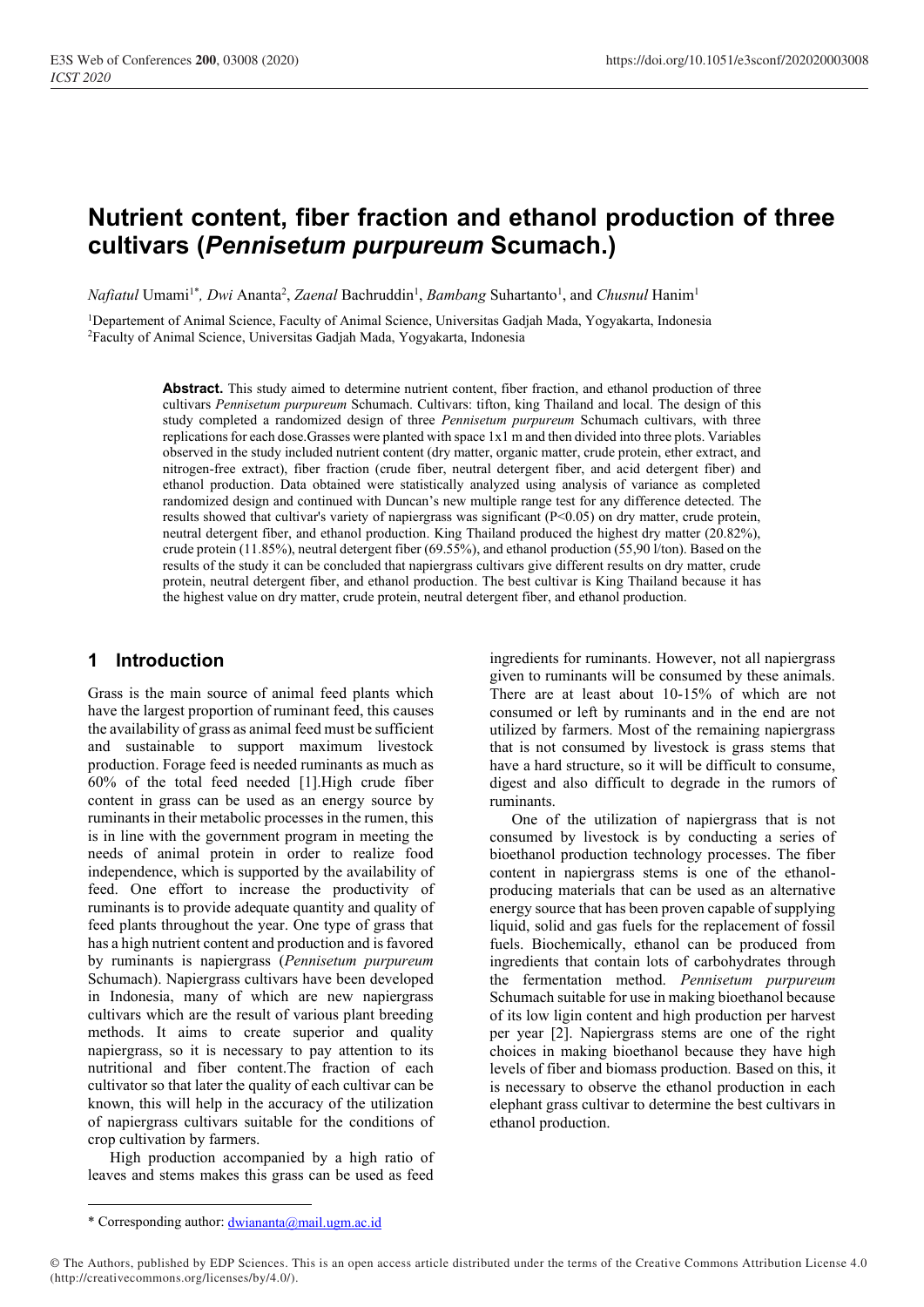# **2 Material and methods**

### **2.1 Material**

The materials used in this study were the cuttings of three cultivars of napiergrass (tifton, king Thailand, and local), proximate analysis materials, van soest and bioethanol and manure as basic fertilizer, soil type used in the form of regosol soil using technical irrigation. The tools used in this study are tractors for cultivating land, digital analytical scales of the Sartorius brand with a capacity of 160 g with a sensitivity of 0.0001, a hanging scales capacity of 100 kg, a portable electronic scale scales capacity of 50 kg, sprinkle, chopper, willey mill with a filter diameter of 1 mm, oven  $55^{\circ}$ C and  $105^{\circ}$ C, furnace  $550^{\circ}$ C, and a set of proximate analyzers, van soest and bioethanol.

#### **2.2 Methods**

It was intended to prepare the soil that will enable the seedling to grow well. The land preparation consisted of 2 main activities: weed control and soil propagation. The area was cleared out by removing all weeds and plants. . The area was then plowed and watered. After 1 week, the soil was then subjected to another plowing and watering, before in total 9 plots with an area of 1 x 1 m were made on it.Plantation was performed on the plots that had been prepared before. Napiergrass is planted using stem cuttings. Elephant grass seeds in each variety are taken from stems that are not too young, cut 10-20 cm long with the condition that each piece has 2-3 segments. Planting is done by means of seedlings lying on the surface of the soil and then hoarded. The whole plants (stems and leaves) of three cultivated napier grass were harvested with 900 grams of sanding and then chopped using chopper then dried and tested nutrien content and fiber fraction.

Sampling of napiergrass stems for each variety of 1 kg, then chopped using chopper, then the stem is naturally dried at room temperature for 2-3 days followed by oven drying at  $100^{\circ}$ C for 3 hours. Dry samples are ground using a willey mill with a filter porosity of 1 mm. This sample was used for ethanol production from the stems of each napiergrass cultivars.The ethanol production and data collection process begin from stem samples that had been prepared were continued by a batch hydrolysis process for three days. Napiergrass samples were ground as much as 28.57 g and then mixed with a 2.85 ml concentrated HCl solution in 1 liter H2O, after that do the separation between the residue and filtrate from the hydrolysis solution using filter paper. The filtrate from the hydrolysis process is added by the Saccharomyces cerevisiae starter by 10% multiplied by the volume of the liquid, then put into the solution under anaerobic conditions for 6 days, then filtered. The fermentation process filtrate is put into 100 mlinto the distillation flask in a rotary evaporator vaccum device. This distillation process is doneat temperature of  $70 - 80^{\circ}$ C, after 5 hours the volume of the solution was allowed 10% distillation to be stopped, then ethanol content was analyzed [3].

All data were statistically evaluated by using oneway analysis of variance for completely randomized design. The difference among groups were then subjected to Duncan's New Mutliple Range Test (DMRT). Statistical analysis was conducted by using computer program – Statistical Product and Service Solution [4].

## **3 Results and discussion**

#### **3.1 Nutrient content**

Nutrient content in plants can be determined through proximate analysis. Proximate analysis can be used to estimate the nutrient content in a feed ingredient [5], including dry matter, organic matter, crude protein, crude fiber and ether extract, while nitrogen free extract component consists of cellulose, hemicellulose, lignin, fructant sugar, starch, pectin, organic acids, resins, tannins, pigments, and water-soluble vitamins [6].

The differences in dry matter, organic matter, crude protein, ether extract, and nitrogen free extract from the three PennisetumpurpureumSchumach cultivars can be seen in Table 1.

**Table 1.** Dry matter, organic matter, crude protein, ether extract, and nitrogen free extract of three cultivars *Pennisetum purpureum* Schumach

|          | Nutrient content |                                        |                   |                       |                       |
|----------|------------------|----------------------------------------|-------------------|-----------------------|-----------------------|
| Cultivar | Dry              | Organic                                | Crud              | Ether                 | Nitrogen              |
|          | Matte            | Matter <sup>ns</sup>                   | e                 | Extract <sup>ns</sup> | Free                  |
| S        | $r$ (%)          | (%)                                    | Protei            | (%)                   | Extract <sup>ns</sup> |
|          |                  |                                        | n(%)              |                       | $(\%$ DM)             |
| Tifton   | $18.85^{b}$      | $89.15 \pm 0$                          | 8.90 <sup>a</sup> | $3.49 \pm 0.3$        | $43.48 \pm 3.$        |
|          | $\pm 0.18$       | .86                                    | $\pm 0.77$        | $\mathcal{L}$         | 02                    |
| King     | $20.82^{\circ}$  | $89.22 \pm 0$                          | 11.85             | $3.50 \pm 0.5$        | $37.78 \pm 2.$        |
| Thailand | $\pm 0.71$       | .57                                    | $b_{\pm}0.4$      | 9                     | 17                    |
|          |                  |                                        | 0                 |                       |                       |
| Local    | $16.46^{\rm a}$  | $89.33 \pm 0$                          | $9.35^{a}$        | $3.31 \pm 0.7$        | $44.42 \pm 2.$        |
|          | $\pm 1.46$       | .94                                    | $\pm 1.23$        | 0                     | 26                    |
| abc      | superscripts     | the<br>on                              | same row          | indicate              | significant           |
|          |                  | differences among cultivars $(P<0.05)$ |                   |                       |                       |

A statistical analysis showed that nutrient content of three cultivars *Pennisetum purpureum* Schumach had significantly improved the drymatter and crude protein  $(P<0.05)$  – but not organic matter, ether extract, and nitrogen free extract. The difference in dry matter content in the three cultivars is related to plant growth conditions. King cultivar is a type of plant that has large plants with longer leaves in line with higher photosynthetic capacity compared to Tifton and local cultivars. The results of the photosynthesis process will be distributed to all parts of the plant so that the dry weight of the plant will increase [7]. High levels of crude protein values are also found in King cultivars compared to tifton and local cultivars.. This relates to the type of growth in these cultivars so as to affect the shape of the leaves thereby increasing the crude protein content. In addition, the root system of the cultivar is deep so that it affects plants in absorbing soil nitrogen. Nitrogen can increase vegetative growth ofplants with leaves of dense plants and greener colors, increase the quality of leafproducing plants with higher amounts and increase levels of crude protein in plants.Napiergrass cultivars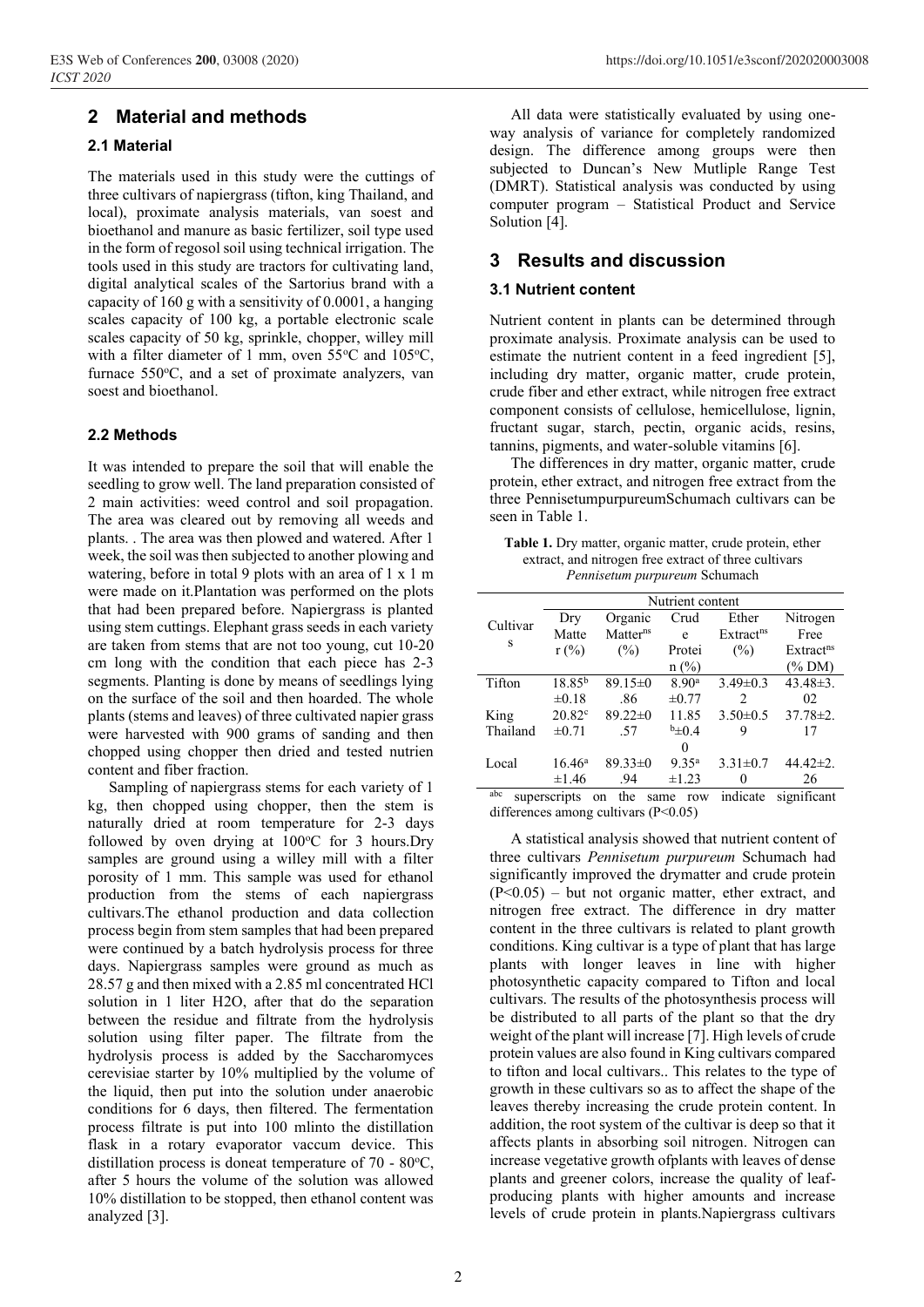are thought to have no effect on organic matter, ether extract, and nitrogen free extract. The average content shows the same range of numbers in various cultivars.

Because all types of plants are included in one type of grass which has an influence on genetic traits in producing organic material, ether extract, and nitrogenfree extract which is almost the same and the absence of fertilizer treatment in the soil. this results in a uniform nutrient content in the soil and meets the needs of plants to form organic materials, ether extracts, and nitrogenfree extracts so as to produce the same crude oil value.

#### *3.2 Fiber fraction*

Fiber fraction is a component found in the fibers of a plant, starting from rough fibers, neutral detergent fiber and acid detergent fiber. Crude fiber is a component of plant cell walls consisting of cellulose and hemicellulose coated with lignin and silica[9]. Neutral detergent fiber is a fraction of fiber that is insoluble in neutral detergents. Neutral detergent fiber is the biggest part of plant cell wall. This material consists of cellulose, hemicellulose, lignin and silica and fibrous protein [10]. Acid detergent fiber can be defined as the number of fractions that are not dissolved after going through the dissolution process in an acid detergent solution. Cellulose and lignin are the constituent components of ADF [11]. The results of thinking of the differences in the crude fiber, neutral detergent fiber and acid detergen of three cultivars *Pennisetum purpureum*  Schumach can be seen in Table 2.

**Table 2**. Crude fiber, neutral detergent fiber and acid detergen of three cultivars *Pennisetum purpureum* Schumach

|           |                            | Fiber fraction              |                           |
|-----------|----------------------------|-----------------------------|---------------------------|
|           | Crude                      | Neutral                     | Acid                      |
| Cultivars | Fiber <sup>ns</sup> $(\%)$ | Detergent                   | Detergent                 |
|           |                            | Fiber $\frac{6}{6}$         | Fiber <sup>ns</sup> $(\%$ |
|           |                            | DM)                         | DM)                       |
| Tifton    | $33.27 \pm 2.42$           | $65.40^{\circ}$ ±1.56       | $45,72 \pm 0.75$          |
| King      | $36.09 \pm 1.58$           | $69.55^{\mathrm{a}}\pm1.60$ | $47,12\pm0.88$            |
| Thailand  |                            |                             |                           |
| Local     | $32.25 \pm 1.81$           | $63.99b\pm2.71$             | $44,65 \pm 2,52$          |
| $-1$      |                            |                             |                           |

ab superscripts on the same row indicate significant differences among cultivars (P<0.05)

A statistical analysis showed that fiber fraction of three cultivars *Pennisetum purpureum* Schumach had significantly improved the neutral detergent fiber  $(P<0.05)$  – but not crude fiber and acid detergent fiber. The high content of neutral detergent fiber in Raja cultivars compared to other cultivars is thought to be related to the level of forage dry matter.Dry matter is a reflection of the buildup of carbohydrates. The higher the dry matter content, the higher the neutral detergent fiber [12]. Each plant cultivar has a different morphology and type of growth which can affect the plant NDF content. The difference in the proportion of stems and dry matter in plants is considered a factor in the difference in NDF content of each grass cultivar. Napiergrass cultivars are considered to have no effect on crude fiber and acid detergents, the average content shows the same range of numbers in various cultivars.

#### **3.3 Ethanol production**

Ethanol production is the result of ethanol from the fermentation process of napiergrass stems. The value of ethanol production is obtained from the multiplication of the volume of ethanol production with ethanol levels after distillation, then multiplied by the production of plant stems and converted in units of l/ton. . The results of the thought of differences in the ethanol production of the three *Pennisetum purpureum* Schumach cultivars can be seen in Table 3.

| <b>Table 3.</b> Ethanol production of three cultivars <i>Pennisetum</i> |  |
|-------------------------------------------------------------------------|--|
| <i>purpureum</i> Schumach                                               |  |

| Cultivars | Ethanol Production (1/ton) |  |
|-----------|----------------------------|--|
| Tifton    | $35.23^{\circ}$ $\pm 5.68$ |  |
| King      | $55.90^{\rm b} \pm 8.02$   |  |
| Thailand  |                            |  |
| Local     | $35.44^{\circ} \pm 8.19$   |  |

ab superscripts on the same row indicate significant differences among cultivars (P<0.05)

A statistical analysis showed that ethanol production of three cultivars *Pennisetum purpureum* Schumach had significantly (P<0.05). King Thailand is the highest variety at 55.90 l / ton  $(P \le 0.05)$  compared to other varieties.This is because this cultivar has a high content of ADF and NDF compared to other cultivars so that it has high lignocellulose, in a series of ethanol production, lignocellulose will be converted into simple sugars (monosaccharides) so that it can be converted to ethanol. Converting lignocellulosic material to ethanol requires three key steps, namely pretreatment, hydrolysis, fermentation and product purification [13].

The initial treatment is a step taken to break down the structure of lignocellulose to obtain cellulose and hemicellulose without forming side products that can interfere with the saccharification or fermentation process. Cellulose and hemicellulose will then be broken down into simple sugars such as glucose and xylose through the process of hydrolysis saccharification with the help of acids or enzymes [14]. Simple sugars will be converted to ethanol through fermentation processes, so that high levels of lignocellulose can affect levels of lignocellulose ethanol produced.

### **4 Summary**

As a conclusion of this study, napiergrass cultivars give different results on dry matter, crude protein, neutral detergent fiber and ethanol production. The best cultivar is King Thailand because it has the highest value on dry matter, crude protein, neutral detergent fiber and ethanol production

#### **References**

- 1. J. Sirait, N. D. Purwantari, and K. Simanihuruk. *Produksi dan serapan nitrogen rumput pada naungan dan pemupukan yang berbeda*. Jitv **10**  (3):175–81 (2005). In *Bahasa*
- 2. M. Yasuda, K. Takeo, H. Nagai, T. Uto, T. Yui, T.